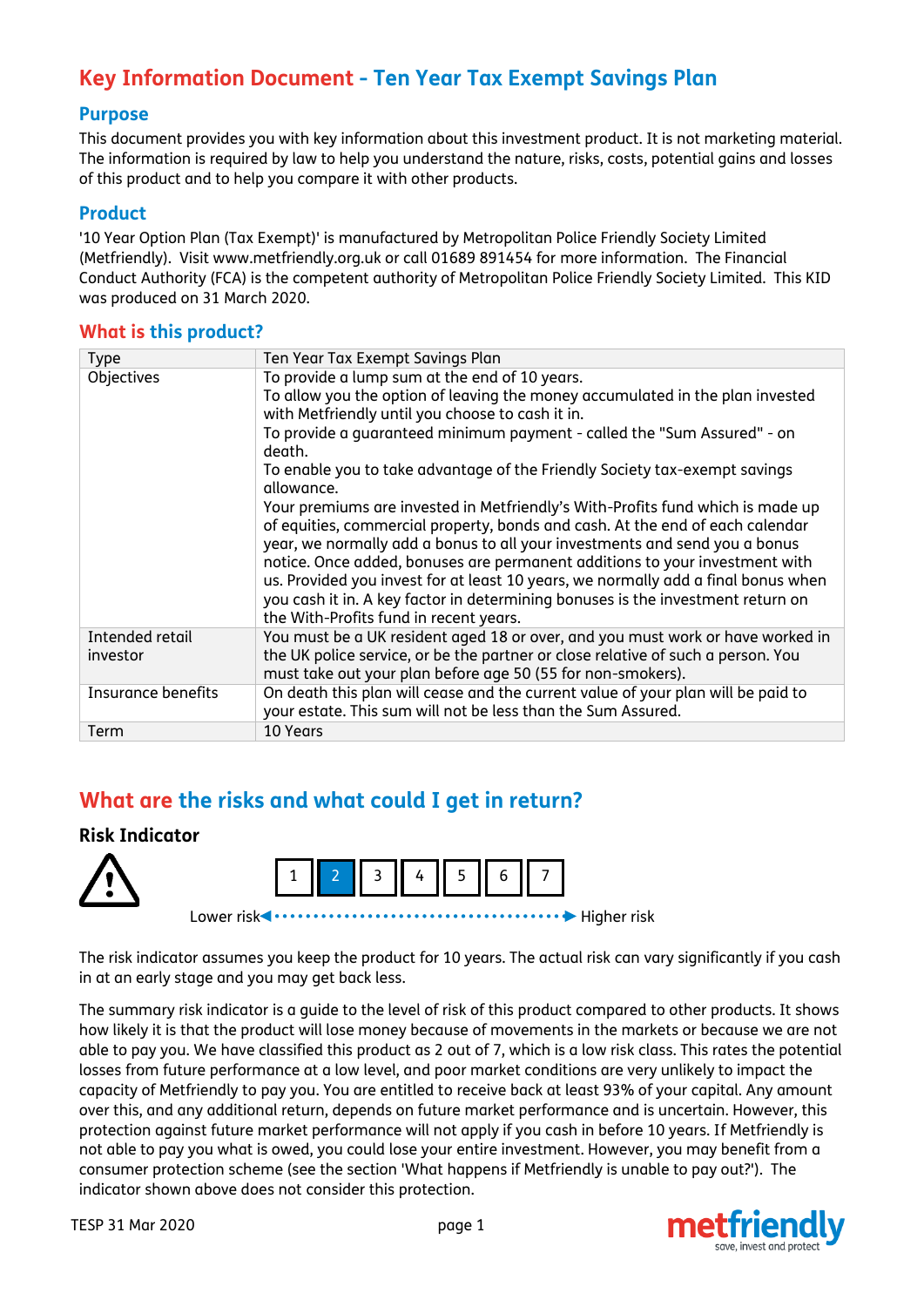### **Performance Scenarios**

This table shows the money you could get back over the next 10 years, under different scenarios, assuming that £1,000 per year is invested by someone aged 50. The scenarios shown illustrate how your investment could perform. You can compare them with the scenarios of other products. The scenarios presented are an estimate of future performance based on evidence from the past on how the value of this investment varies and are not an exact indicator. What you get will vary depending on how the market performs and how long you keep the product. The stress scenario shows what you might get back in extreme market circumstances, and it does not take into account the situation where we are not able to pay you. The figures shown include all the costs of the product itself. The figures do not take into account your personal tax situation, which may also affect how much you get back.

| Investment: £1,000                |                                                                                          | 1 year    | 5 years  | 10 years |  |  |  |
|-----------------------------------|------------------------------------------------------------------------------------------|-----------|----------|----------|--|--|--|
| <b>Scenarios</b>                  |                                                                                          |           |          |          |  |  |  |
| Stress scenario                   | What you might get back after costs $(E)$                                                | 833       | 5,000    | 10,107   |  |  |  |
|                                   | Average return each year (%)                                                             | $-16.67%$ | $0.00\%$ | 0.19%    |  |  |  |
| Unfavourable<br>scenario          | What you might get back after costs (£)                                                  | 833       | 5,000    | 10,107   |  |  |  |
|                                   | Average return each year (%)                                                             | $-16.67%$ | 0.00%    | 0.19%    |  |  |  |
| Moderate scenario                 | What you might get back after costs $(E)$                                                | 833       | 5,000    | 10,107   |  |  |  |
|                                   | Average return each year (%)                                                             | $-16.67%$ | 0.00%    | 0.19%    |  |  |  |
| Favourable scenario               | What you might get back after costs $(E)$                                                | 833       | 5,000    | 10,621   |  |  |  |
|                                   | Average return each year (%)                                                             | $-16.67%$ | 0.00%    | 1.09%    |  |  |  |
| Accumulated Investment Amount (£) | 1,000                                                                                    | 5,048     | 10,218   |          |  |  |  |
| <b>Death Scenario</b>             |                                                                                          |           |          |          |  |  |  |
| Death                             | What your beneficiaries might get back after<br>costs based on the Moderate scenario (£) | 9,412     | 9,713    | 10,107   |  |  |  |
| Accumulated Insurance Premium (£) | 5                                                                                        | 25        | 51       |          |  |  |  |

# **What happens if Metfriendly is unable to pay out?**

We're covered by the Financial Services Compensation Scheme (FSCS). If we can't meet our obligations, you may be entitled to compensation from the Scheme.

This is a long term insurance product, so this means you're entitled to receive 100% of the whole of the claim. The service is free to consumers.

Further information is available from the FSCS: 10th Floor, Beaufort House, 15 St Botolph Street, London EC3A 7QU, 0800 678 1100 (opening hours are: Monday to Friday - 8.30am to 5.30pm), www.fscs.org.uk

## **What are the costs?**

The Reduction in Yield (RIY) shows what impact the total costs you pay will have on the investment return you might get. The total costs take into account one-off, ongoing and incidental costs.

The amounts shown here are the cumulative costs of the product itself, for three different holding periods. They include potential early exit penalties. The figures assume you invest £1,000 per year. The figures are estimates based on the Moderate scenario and may change in the future.

### **Costs over time**

The person selling you or advising you about this product may charge you other costs. If so, this person will provide you with information about these costs, and show you the impact that all costs will have on your investment over time.

| Investment: £1,000 per year<br>$^{\shortmid}$ If you cash in after | 1 year | 5 years | 10 years |
|--------------------------------------------------------------------|--------|---------|----------|
| Total Costs (£)                                                    | 188    | 142     | 1,062    |
| Impact on return (RIY) per year (%)                                | 18.82% | 0.94%   | 1.81%    |